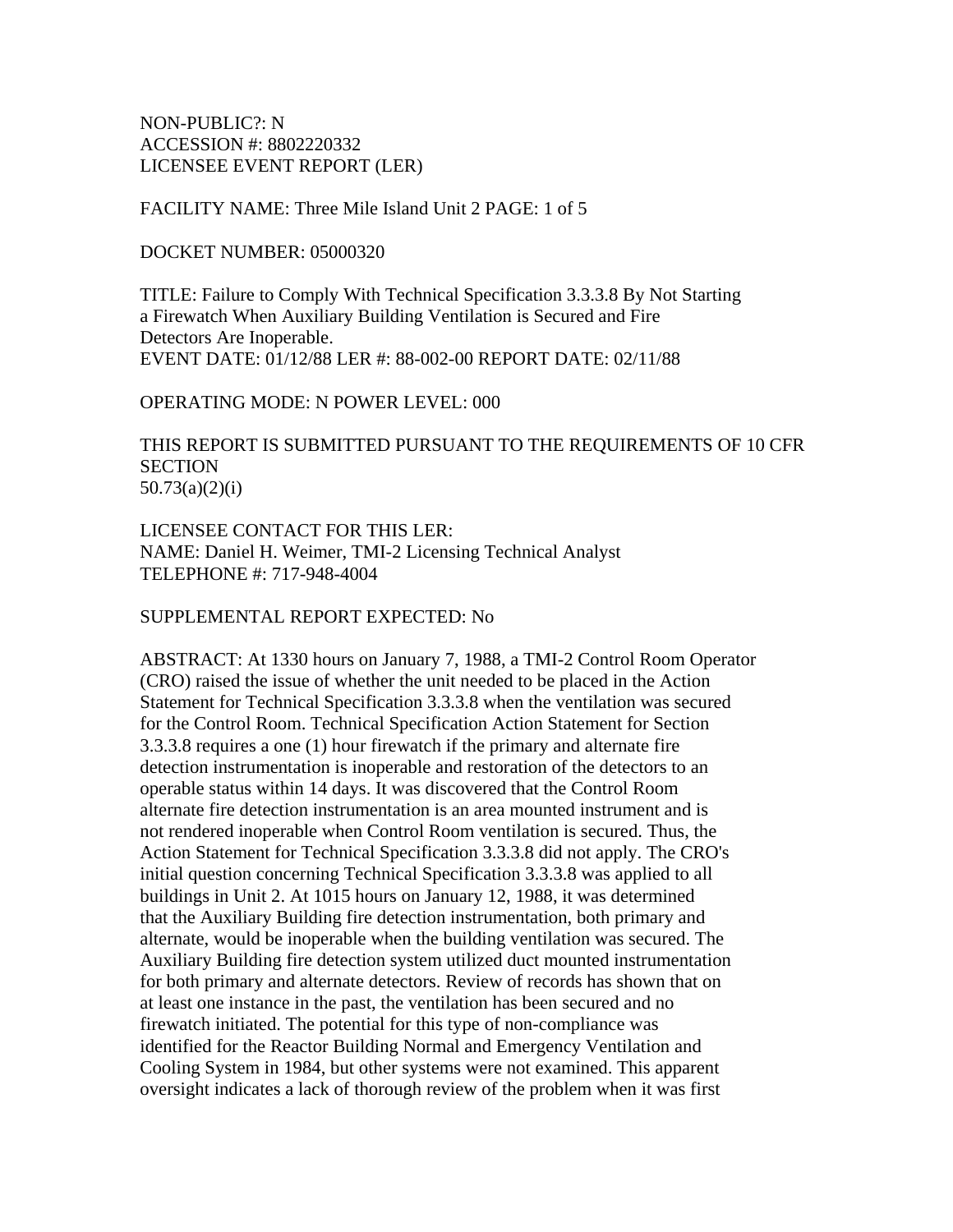identified. The root cause of this event is personnel error in not correctly identifying the need to place the unit into the Action Statement of 3.3.3.8. This event is reportable pursuant to 10 CFR  $50.73(a)(2)(i)(B)$ . All CROs were counseled to ensure that a firewatch is initiated when Auxiliary Building ventilation is secured. Plant procedures are being revised to specify that a firewatch must be initiated under these conditions.

(End of Abstract)

TEXT: PAGE: 2 of 5

### I. PLANT OPERATING CONDITIONS BEFORE THE EVENT

The TMI-2 facility was in a long-term cold shutdown state; the defueling evolution was in progress. The reactor decay heat was being removed via loss to ambient. Throughout this event there was no affect on the Reactor Coolant System or the core.

### II. STATUS OF STRUCTURES, COMPONENTS, OR SYSTEMS THAT WERE INOPERABLE AT THE START OF THE EVENT AND THAT CONTRIBUTED TO THE EVENT

 $N/A$ 

# III. EVENT DESCRIPTION

On January 7, 1988, at 1330 hours, the Control Room Ventilation and Emergency Air Cleanup System (Code IEEE STD 1984-VI) was taken out of service for maintenance. Two (2) Control Room Supply Fans and associated cooling coils were removed from service and Technical Specification 3.7.7.1.a Action Statement was entered with a seven-day timeclock to restore the fans to service. Thus far, this was considered normal operating procedure; however, the Control Room Operator (CRO) also entered Technical Specification 3.3.3.8 on the status board. The CRO log documents this as due to ventilation duct-mounted smoke detectors being out of service. An hourly firewatch of the 331 ft. elevation of the Control Building (Code IEEE STD 1984-NA) was established with a timeclock of 14 days to return the inoperable smoke detectors to service.

The TMI-2 Operations Manager questioned this action and contacted TMI-2 Licensing for confirmation of entrance in Technical Specification 3.3.3.8 Action Statement. TMI-2 Licensing stated that the Action Statement should be entered if the smoke detectors are rendered inoperable due to loss of fan flow but suggested that he check with the fire protection engineer to verify this operation. A verification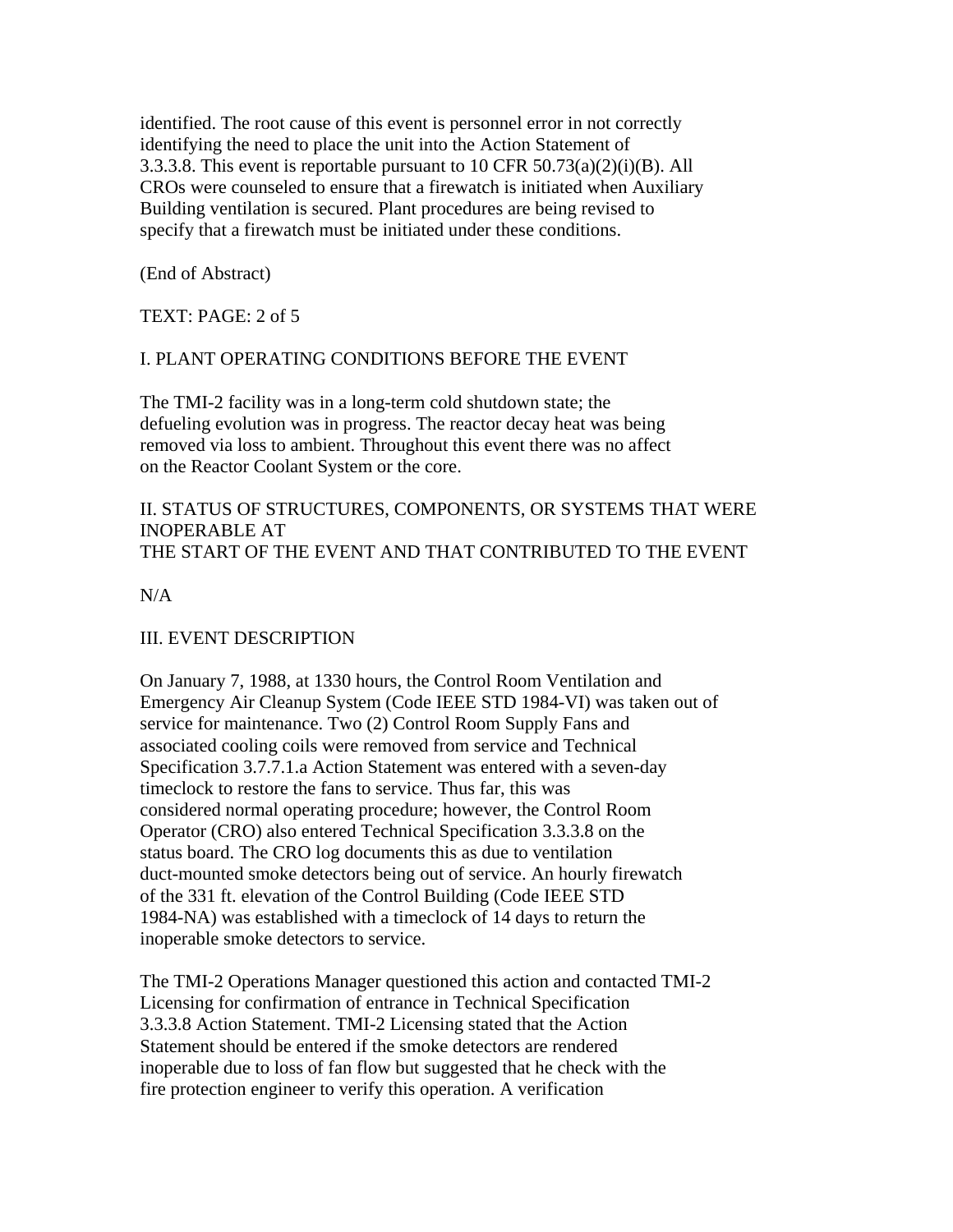check with the fire protection engineer produced the position that the alternate fire detection instrument (Code IEEE STD 1984-IC) can be taken credit for when it is of the area/surface mounted type. As in this specific instance, Surveillance Procedure 4210-SUR-3680.02, "Fire System Detector Instrument Functional Test," identifies the Control Room Ventilation primary smoke detector as FS-XD-6150 Model DIA-10 (Code IEEE STD 1984-IC) which is duct-mounted type. The alternate instrument is identified as FS-XD-6148-6 Model DIS-/5A (Code IEEE STD 1984-IC) which is a surface-mounted type located near Control Room Panel 5 Area - 331' elevation of Control Building. Since the alternate instrument is of the area/surface mounted smoke detector type, it was unnecessary to enter the Action Statement of Technical Specification 3.3.3.8.

#### TEXT: PAGE: 3 of 5

These activities provoked some thought on the part of the Operations Manager as to whether there were other ventilation systems containing duct-mounted smoke detectors as both primary and alternate instruments. It was an established practice to enter the Fire Detection Instrumentation Action Statement whenever the Reactor Building normal cooling recirculation fans (Code IEEE STD 1984-VA) AH-E-11A through E are all secured. This is because the primary detector is duct-mounted in the common discharge of the fans and so is the alternate detector. The Operation Manager discussed this firewatch requirement with the individual who was then the TMI-2 fire protection engineer to determine if other systems had been evaluated; the response was negative.

The Operations Manager performed a thorough and extensive investigation, verified by the TMI-2 Safety Review Group and Fire Protection Engineering, of ventilation systems with fire detection instruments required per Technical Specification 3.3.3.8. Using Procedure 4210-SUR-3680.02, the listing of system versus primary/alternate smoke detectors was generated. This resulted in identifying the Auxiliary Building ventilation (Code IEEE STD 1984-VF) as having duct-mounted detectors for both primary and alternate instruments. Consequently, whenever the Auxiliary Building Ventilation Exhaust Fans AH-E-8A through D are secured, the Action Statement of Technical Specification 3.3.3.8 should be entered and a firewatch and time clock started for restoration to service. A review of the Unit 2 fire detection system indicates that both primary and alternate fire detectors are duct mounted only for the Reactor Building (Code IEEE STD 1984-NH) and Auxiliary Building (Code IEEE STD 1984-NF). Other areas have alternate detectors which function during periods of ventilation shutdown.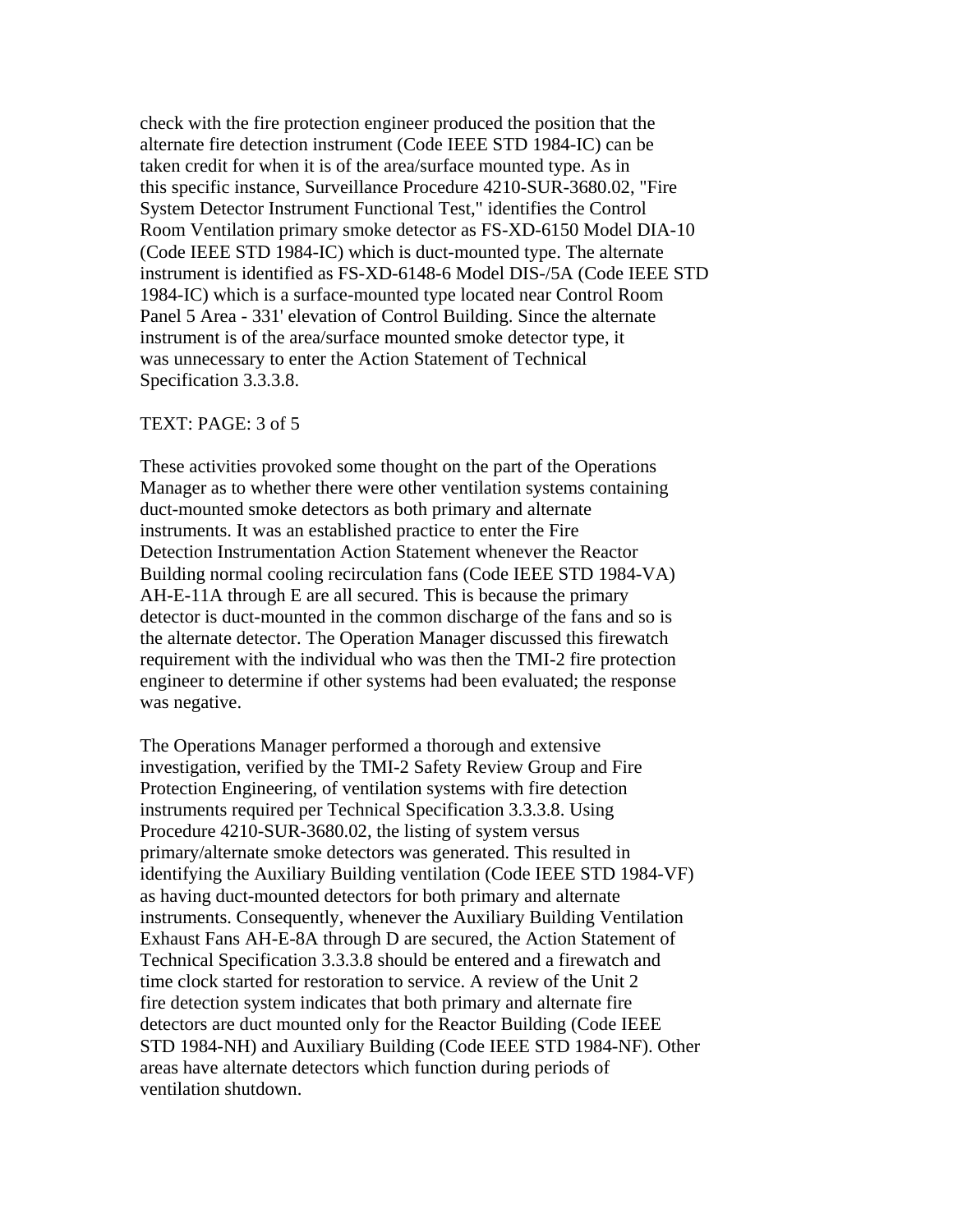This event report was initiated on January 12, 1988, at 1015 hours to document the discovery of a possible non-compliance with the Action Statement of 3.3.3.8 for the Auxiliary Building Ventilation. One such case has been identified as occurring on February 14, 1984, via IER 84-009 when Auxiliary Building Ventilation was secured for approximately four (4) hours. There was no firewatch documented in the IER to cover the inoperable duct smoke detectors. This event is considered a 30-day reportable event pursuant to the requirements of 10 CFR  $50.73(a)(2)(i)(B)$  since an operation or condition prohibited by the Plant's Technical Specification occurred.

### IV. ROOT CAUSE OF THE EVENT

The event description identifies a non-compliance with a Technical Specification Limiting Condition for Operation requirement to maintain a minimum coverage by fire detection instrumentation operable in each fire detection zone. The Technical Specification Action Statement of Section 3.3.3.8 requires a one (1) hour firewatch if detectors are inoperable and restoration to operable status within 14 days. In order for fire detectors

#### TEXT: PAGE: 4 of 5

to be considered inoperable, both the "Required Instruments" and the "Alternate Instruments" as defined by Table 4.3-11 of the Recovery Operations Plan would have to be out of service. The Auxiliary Building Heating and Ventilation System utilized duct-mounted detectors for both the primary and alternate instruments. Duct-mounted type detectors are connected to the duct by sensing lines and rely on air movement within the ductwork to be considered operable. Consequently, whenever the system is shutdown, the Action Statement and t me clock

should be entered. A potential for non-compliance was identified for the Reactor Building Normal and Emergency Ventilation and Cooling in mid-1984 but a follow-up inquiry for other systems was not initiated. This oversight can, thus, be attributed to a lack of thorough review at the time of discovery of the Reactor Building ventilation concern. The root cause of this particular event was personnel error in not correctly identifying the need to place the unit into the Action Statement of 3.3.3.8. A contributing factor is the existence of separate Technical Specifications Action Statements for building ventilation and fire detection with no obvious ties between the two.

### V. CORRECTIVE ACTIONS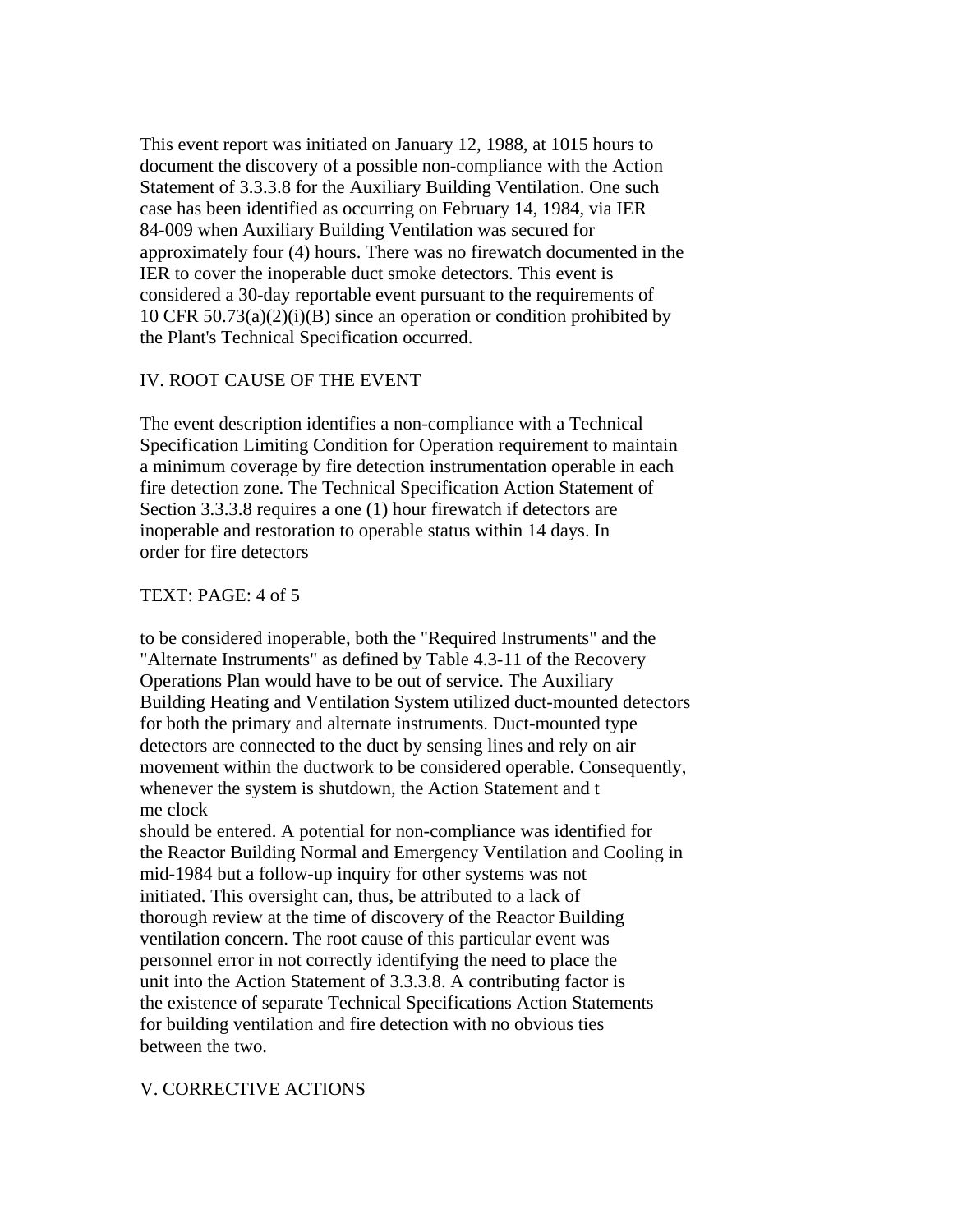Immediate - The Operations Manager informed all shift crews via night order book that it is a requirement to enter the Action Statement of Technical Specification 3.3.3.8 and start an hourly firewatch whenever the Auxiliary Building Exhaust Fans are secured.

Long-Term - Procedure Change Requests (PCRs) will be initiated for the operating procedure for the Auxiliary Building Ventilation and the shift and daily checks. The administrative limits and precautions section will reflect that when all exhaust fans are secured, a firewatch must be established and Action Statement of 3.3.3.8 entered. The shift and daily checks will have an event-related check associated with the Auxiliary Building Ventilation and Reactor Building Ventilation to start an hourly firewatch if the ventilation is secured. The relevant procedures are 4210-OPS-3829.01, "Auxiliary Building Heating and Ventilation," and 4211-SUR-3061.01, "Shift and Daily Checks," respectively.

VI. COMPONENT FAILURE DATA

 $N/A$ 

## VII. AUTOMATIC OR MANUALLY INITIATED SAFETY SYSTEM RESPONSES

 $N/A$ 

TEXT: PAGE: 5 of 5

# VIII. ASSESSMENT OF THE SAFETY CONSEQUENCES AND IMPLICATIONS OF THE EVENT

An assessment of the safety consequences and implications of this event were evaluated. Fire detection instrumentation operability is defined under Technical Specification Section 3/4.3.3.8 as follows:

### 3/4.3.3.8 FIRE DETECTION INSTRUMENTATION

OPERABILITY of the Fire Detection Instrumentation ensures that adequate warning capability is available for the prompt detection of fires. This capability is required in order to detect and locate fires in their early states. Prompt detection of fires will reduce the potential for damage to Safety Related equipment and is an integral element in the overall facility fire protection program.

In the event that a portion of the Fire Detection Instrumentation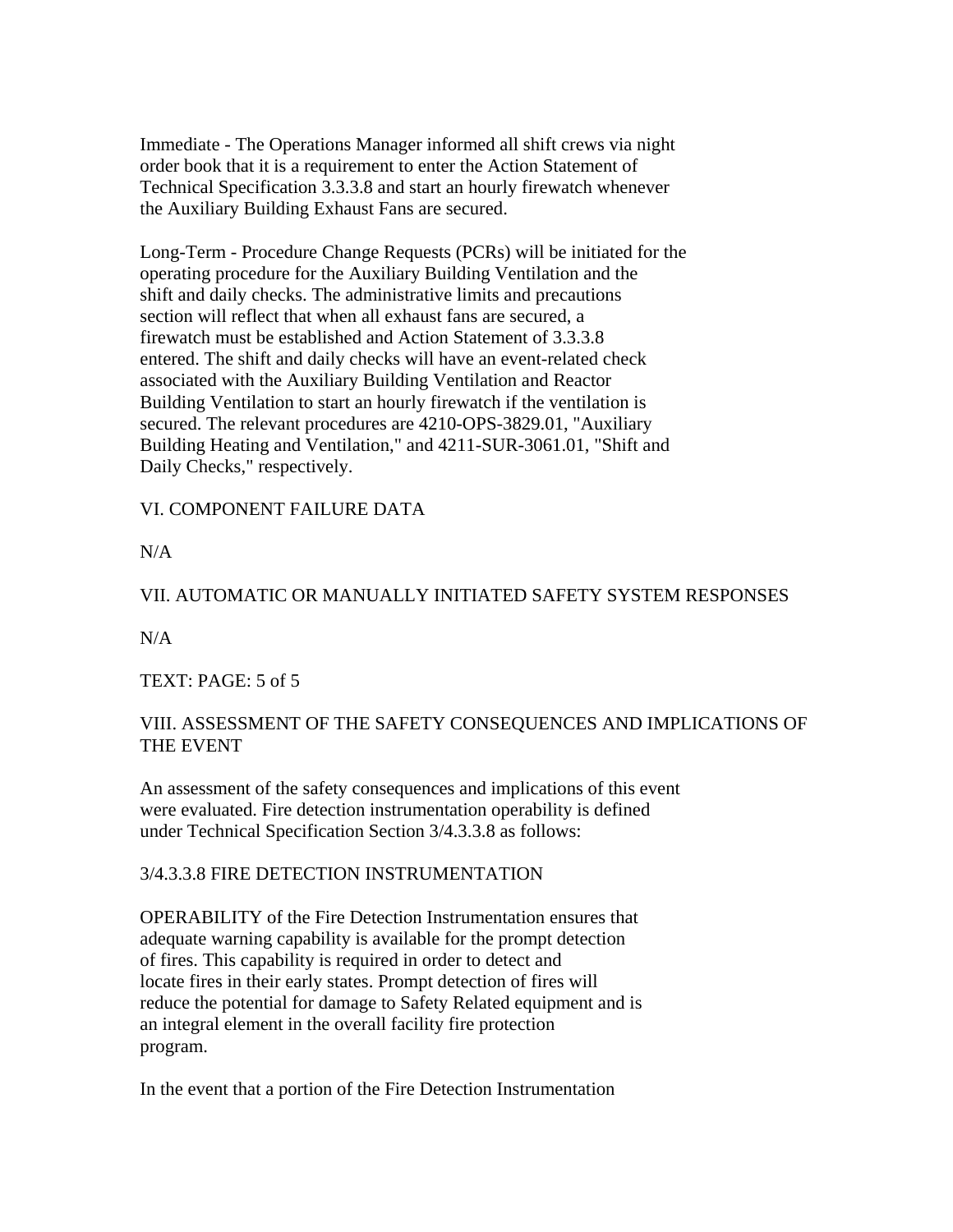is inoperable, the establishment of frequent fire patrols in the affected areas is required to provide detection capability until the inoperable instrumentation is returned to service.

This requirement is met by ensuring a minimum number of detectors in each area or fire zone are functional. These are defined in TMI-2 Recovery Operations Plan Table 4.3-11 which requires two (2) operable smoke detectors or two (2) alternate smoke detectors. Surveillance Procedure 4210-SUR-3680.02 identifies these detectors for Zone 3 of the 305' elevation of the Auxiliary Building and Zone 4C of the 328' elevation. These duct-mounted smoke detectors are primary FS-XD-6085/6086 and alternate FS-XD-6081/6082. Since the Auxiliary Building is divided into numerous separate cubicles, the selection of duct-mounted detectors for Technical Specification instruments simplifies the installation requirements.

A review of the Fire Service Detection Instrumentation List for the Auxiliary Building identified seven (7) duct-mounted type which require air velocity to function. These are backed up by 77 local area detectors. All detectors function to provide local and remote alarms in the Control Room as well as interlock functions. Even though the designated Technical Specification duct type smoke detectors were not operable due to fans being secured, there was more than adequate fire detection coverage provided by local area smoke detectors. Thus, this event did not jeopardize the safe shutdown condition of the plant and did not present an undue risk to the health and safety of the public.

#### ATTACHMENT # 1 TO ANO # 8802220332 PAGE: 1 of 1

Nuclear GPU Nuclear Corporation Post Office Box 480 Route 441 South Middletown, Pennsylvania 17057-0191 717 944-7621 TELEX 84-2386 Writer's Direct Dial Number: (717) 948-8461

February 11, 1988 4410-88-L-0018/0349P

US Nuclear Regulatory Commission Attn: Document Control Desk Washington, DC 20555

Dear Sirs: